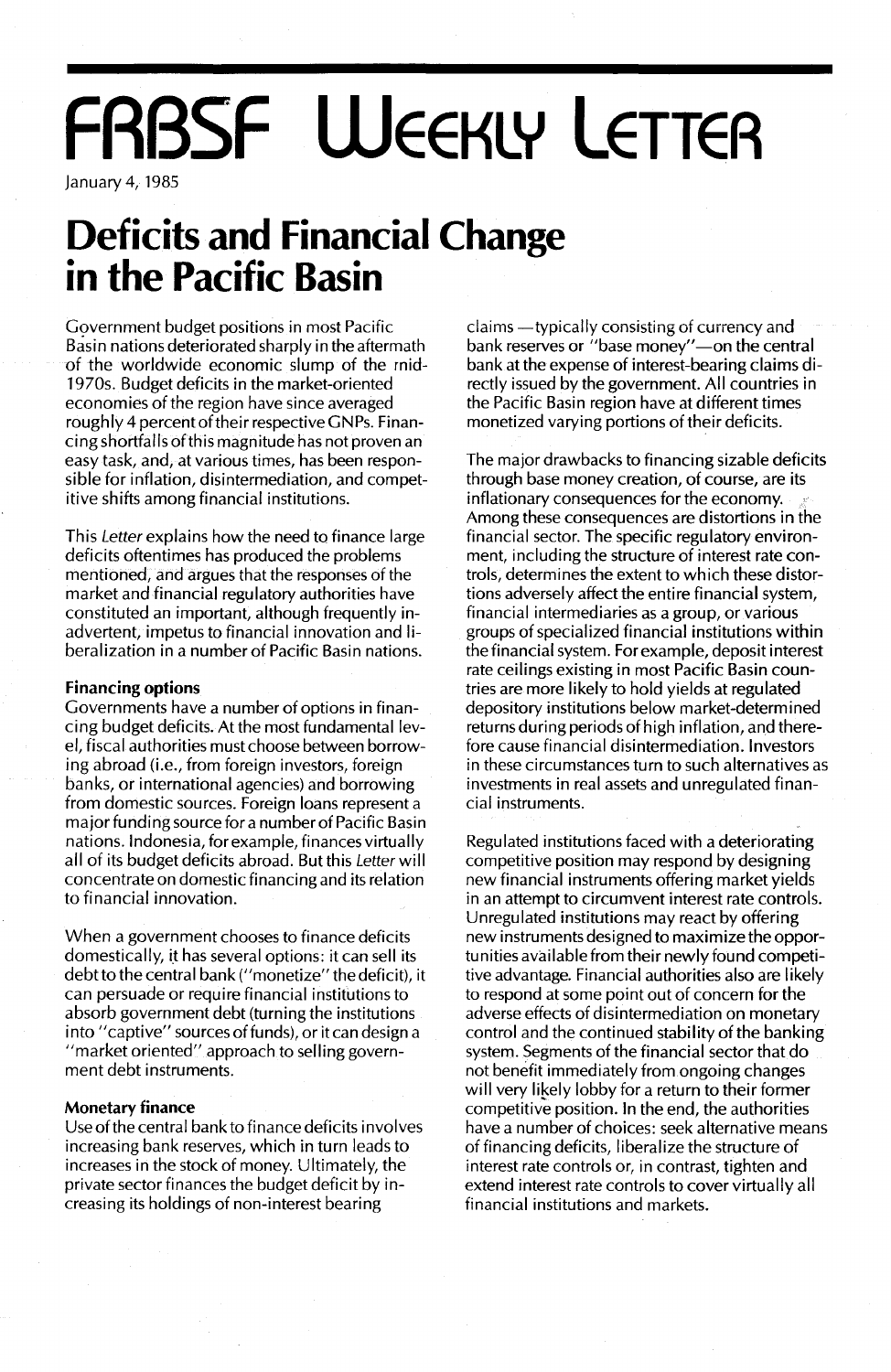# **FRBSF**

New Zealand is a prime example of a country where borrowing from the central bank has often been the "residual" form of deficit financing, i.e., the authorities have usually resorted to monetizing its debt when other forms of borrowing, such as below-market pricing in government debt instruments, have yielded insufficient funds. Problems with monetary control have followed. In most years since 1975, the state of the budget has been the largest influence on monetary growth. Consequent high and rising inflation, associated with "low" interest rate policies and the government's large credit demands, combined with disintermediation from the heavily regulated financial industry, have been primary reasons for the authorities to liberalize interest rate controls. They have been major factors behind New Zealand's bouts with financial market liberalization in 1976 and again during the past few months.

#### **Captive institutions**

The "captive" placement of government debt involves some form of "persuasion" or coercion by government to induce private financial institutions to absorb government paper into their port~ folios, or some formal or informal agreement on the part of government-affiliated financial institutions to purchase given amounts of government liabilities.

For example, commercial banks and other financial institutions in many Pacific Basin countries are required to hold "secondary" reserves and/or a certain portion of their portfolios in "liquid" assets. Government bonds or Treasury bills often satisfy this requirement. A less subtle, although common, method is simply to require individual financial institutions to absorb a given amount of government debt. Similarly, government-affiliated financial institutions are often legislated to hold a major portion, and, in some cases, all of their assets in government liabilities. For example, government pension systems in Malaysia and Singapore are required to hold a significant portion of their portfolios in government bonds.

Using captive financial institutions to absorb government debt has the advantage of lowering the costto the government of servicing its debt. Moreover, most Pacific Basin nations feel that they have no domestic option other than monetizing their debt. Their open securities markets are typically underdeveloped or nonexistent. Instead, a few financial institutions, usually commercial banks, dominate most forms of internal finance.

One disadvantage of captive finance is that the institutions forced to absorb relatively large amounts of government debt at below-market interest rates are likely to be put at a competitive disadvantage relative to "non-captive" institutions. Resulting competitive shifts between institutions, or between the regulated and unregulated financial sectors, are likely to create pressures for financial and regulatory changes. The authorities could feel compelled to tighten and extend controls over the financial sector to maintain the competitive position of captive institutions or perhaps even to keep them solvent. However, the authorities may also opt to lessen the burden on captive institutions and resort to other financing channels.

Japan provides a good example of this process. Historically, it has relied to a large extent on captive institutions to finance government deficits. When long-term "deficit finance" bonds were first issued in 1975, 93 percent of the total was underwritten at below-market rates by a syndicate consisting primarily of the largest banks. To help stem the rising concentration of government debt in their asset portfolios, the Ministry of Finance eventually allowed syndicate members to sell government bonds to the secondary market after the initial holding period had expired. The secondary market in government bonds subsequently developed rapidly, and often offered yields far exceeding those offered by the banks on regulated deposits. The result was a shift in the flows of funds from banks and other financial intermediaries to longterm government bonds and securities dealers.

The Japanese authorities responded to the declining market share of banks by allowing them to issue large denomination certificates of deposit (CDs) to attract business funds. (The Japanese authorities also were acting in response to pressure to eliminate discrimination against foreign banks. By opening the CD market in 1979, they substantially improved these banks' access to yen funds.) Japanese authorities also have attempted to reduce the burden on banks by raising the yields on primary government securities to levels that more fully reflect market-determined yields and byallowing more frequent changes in bank lending rates. Moreover, banks have responded to the increased competition for funds by offering "general accounts" to individuals. These accounts operate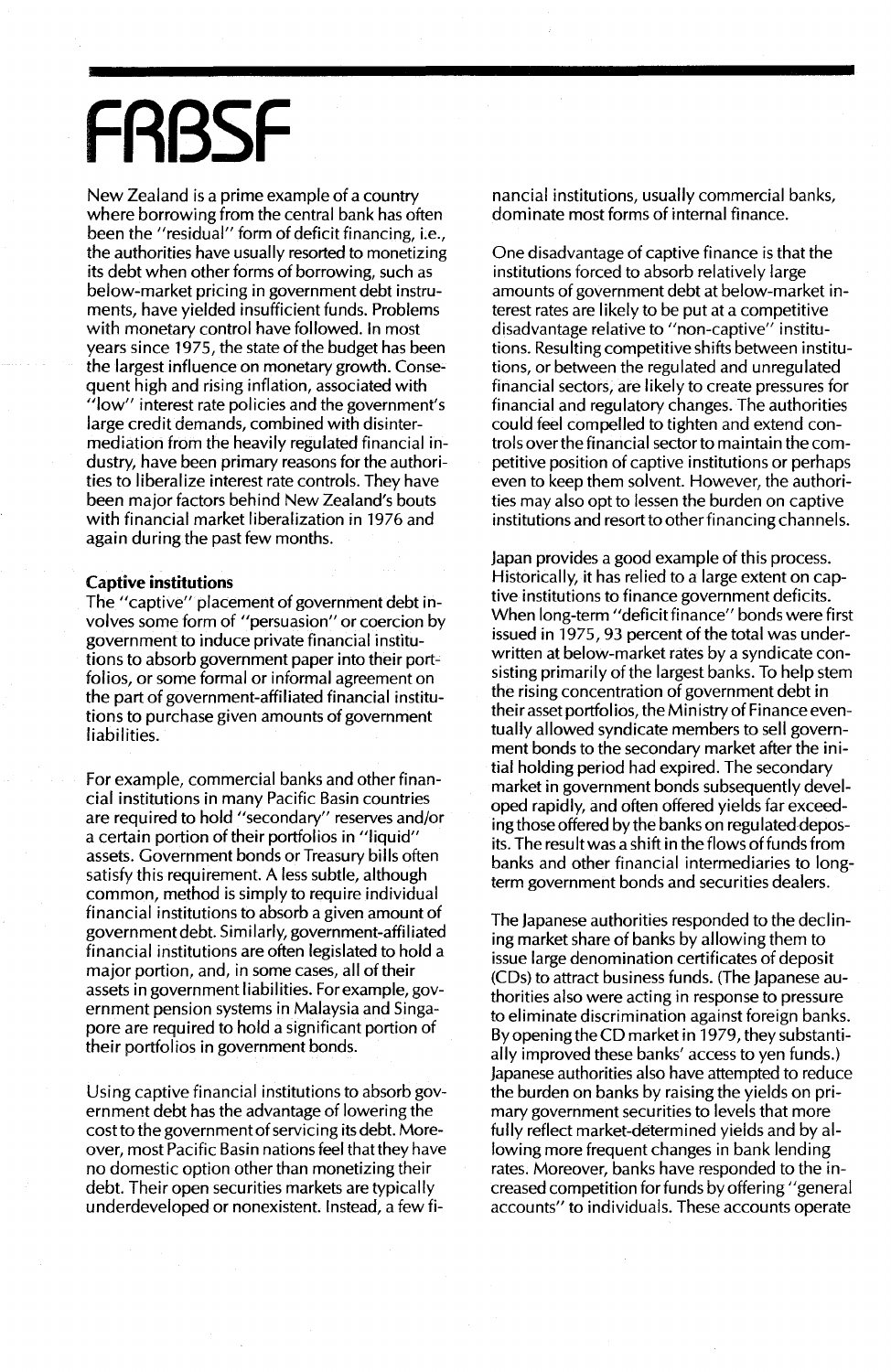as demand deposits in that they can be overdrawn using time deposits as collateral. Thus, time deposits yielding higher interest rates than those available (set by regulators at low levels) on demand deposits are operating as transactions accounts.

#### Market finance

In contrast to finance by captive institutions, the distinguishing characteristic of a market-oriented approach is that private individuals and institutions, and public institutions behaving in a manner similar to private financial institutions, voluntarily hold government debt. Thus, a necessary precondition for "market" placement is a structure of interest rates on government debt instruments that is competitive with alternative uses of funds.

A major advantage offollowing a market-oriented approach is that the government places itself on an equal footing with other borrowers in the credit markets. In this way, the government pays the cost of its borrowing—the yield that society could have earned by placing the funds in alternative investments. One political disadvantage, of course, is that the cost of government borrowing is not disguised as it is through captive financing or monetization. Moreover, even a market-oriented approach to government deficit financing is likely ultimately to create tensions in the financial system and spur further financial change.

Several Pacific Basin governments have tried to enhance the marketability of their debts by offering competitive interest rates and by introducing attractive new types offinancial instruments. Malaysia, Thailand, and New Zealand have offered bonds at various times that are indexed to inflation, that are small in denomination, that have relatively short maturities, that feature variable interest rate yields, and that offer the possibility of early redemption.

The offshoot in some instances has been greater interest rate flexibility, i.e. more frequent changes in interest rates in response to market conditions, and more competitive pricing of investment instruments by the private sector as it competes with the government for funds. Thai authorities, for

example, have in recent years tried to increase the attractiveness of government securities to the nonbank private sector in a variety of ways. These include allowing more frequent changes in bank deposit and lending rates and paying yields on goverment bonds that more closely approach free market rates. The result has been the availability of a greater number of financial instruments with market rates of interest to Thai investors. In addition, the desire ofThai authorities to help increase the liquidity of government bonds held by commercial banks and other financial institutions led them to establish a government bond repurchase market.

Although many Pacific Basin governments have gradually or, in the recent case of New Zealand, quite rapidly moved to more market-oriented approaches to financing deficits, these approaches are likely to generate pressures for further financial change. This is particularly true where some interest rate ceilings and credit controls remain in effect. Securities companies in Japan, for example, took advantage of the development of secondary government bond markets and their regulatory competitive advantage over banks by offering investment trust funds backed by government bonds bearing market rates of interest. Their innovation took funds away from banks bound by deposit rate ceilings and created another source of tension in the financial system. This tension eventually could lead authorities to allow greater deposit interest rate flexibility.

#### Conclusion

Financing deficits domestically is likely to distort the financial system to the extent that financial regulations and controls are binding regardless of the channel through which deficits are financed. The experiences of several Pacific Basin nations suggest that these pressures are likely to be met both by financial innovation to circumvent binding controls and by regulatory changes designed to redress competitive imbalances caused in the process. In sum, financing large deficits is one inadvertent force moving a number of Pacific Basin nations to a more liberal and competitive financial environment.

#### Michael Hutchison

Opinions expressed in this newsletter do not necessarily reflect the views of the management of the federal Reserve Bank of San francisco, or of the Board of Governors of the federal Reserve System.

Editorial comments may be addressed to the editor (Gregory Tong) orto the author .... free copies of federal Reserve publications can be obtained from the Public Information Department, federal Reserve Bank of San francisco, P.O. Box 7702, San francisco 94120. Phone (415) 974-2246.